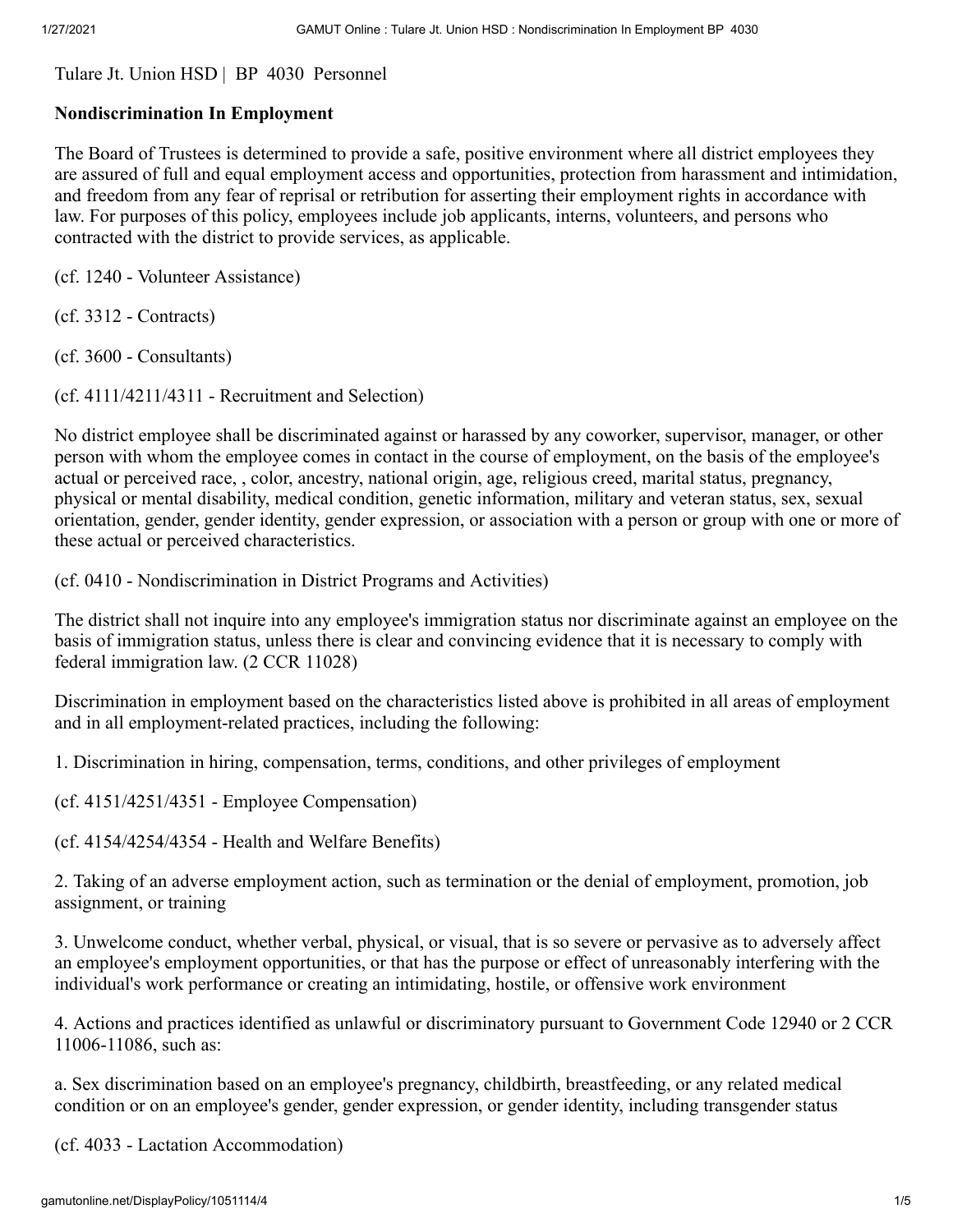(cf. [4119.11/](http://gamutonline.net/displayPolicy/1051117/4)[4219.11](http://gamutonline.net/displayPolicy/1051118/4)/[4319.11](http://gamutonline.net/displayPolicy/1051119/4) - Sexual Harassment)

b. Religious creed discrimination based on an employee's religious belief or observance, including religious dress or grooming practices, or based on the district's failure or refusal to use reasonable means to accommodate an employee's religious belief, observance, or practice which conflicts with an employment requirement

(cf. [4119.22](http://gamutonline.net/displayPolicy/575085/4)[/4219.22](http://gamutonline.net/displayPolicy/575086/4)[/4319.22](http://gamutonline.net/displayPolicy/575087/4) - Dress and Grooming)

c. Requirement for a medical or psychological examination of a job applicant, or an inquiry into whether a job applicant has a mental or physical disability or a medical condition or as to the severity of any such disability or condition, without the showing of a job-related need or business necessity

## (cf. [4119.41](http://gamutonline.net/displayPolicy/575097/4)[/4219.41](http://gamutonline.net/displayPolicy/575098/4)[/4319.41](http://gamutonline.net/displayPolicy/575099/4) - Employees with Infectious Disease)

d. Failure to make reasonable accommodation for the known physical or mental disability of an employee, or to engage in a timely, good faith, interactive process with an employee who has requested such accommodations in order to determine the effective reasonable accommodations, if any, to be provided to the employee

(cf. [4032](http://gamutonline.net/displayPolicy/1051116/4) - Reasonable Accommodation)

The Board also prohibits retaliation against any district employee who opposes any discriminatory employment practice by the district or its employees, agents, or representatives or who complains, testifies, assists, or in any way participates in the district's complaint process pursuant to this policy. No employee who requests an accommodation for any protected characteristic listed in this policy shall be subjected to any punishment or sanction, regardless of whether the request was granted. (Government Code [12940;](http://gamutonline.net/displayPolicy/146260/4) 2 CCR 11028)

No employee shall, in exchange for a raise or bonus or as a condition of employment or continued employment, be required to sign any document that releases the employee's right to file a claim against the district or to disclose information about harassment or other unlawful employment practices. (Government Code 12964.5)

Complaints concerning employment discrimination, harassment, or retaliation shall immediately be investigated in accordance with procedures specified in the accompanying administrative regulation.

Any supervisory or management employee who observes or has knowledge of an incident of prohibited discrimination or harassment, including harassment of an employee by a nonemployee, shall report the incident to the Superintendent or designated district coordinator as soon as practical after the incident. All other employees are encouraged to report such incidents to their supervisor immediately. The district shall protect any employee who reports such incidents from retaliation.

The Superintendent or designee shall use all appropriate means to reinforce the district's nondiscrimination policy including providing training and information to employees about how to recognize harassment, discrimination, or other related conduct, how to respond appropriately, and components of the district's policies and regulations regarding discrimination. The Superintendent or designee shall regularly review the district's employment practices and, as necessary, shall take action to ensure district compliance with the nondiscrimination laws.

Any district employee who engages in prohibited discrimination, harassment, or retaliation or who aids, abets, incites, compels, or coerces another to engage or attempt to engage in such behavior in violation of this policy shall be subject to disciplinary action, up to and including dismissal.

(cf. [4118](http://gamutonline.net/displayPolicy/575069/4) - Dismissal/Suspension/Disciplinary Action)

(cf. [4218](http://gamutonline.net/displayPolicy/575192/4) - Dismissal/Suspension/Disciplinary Action)

Legal Reference: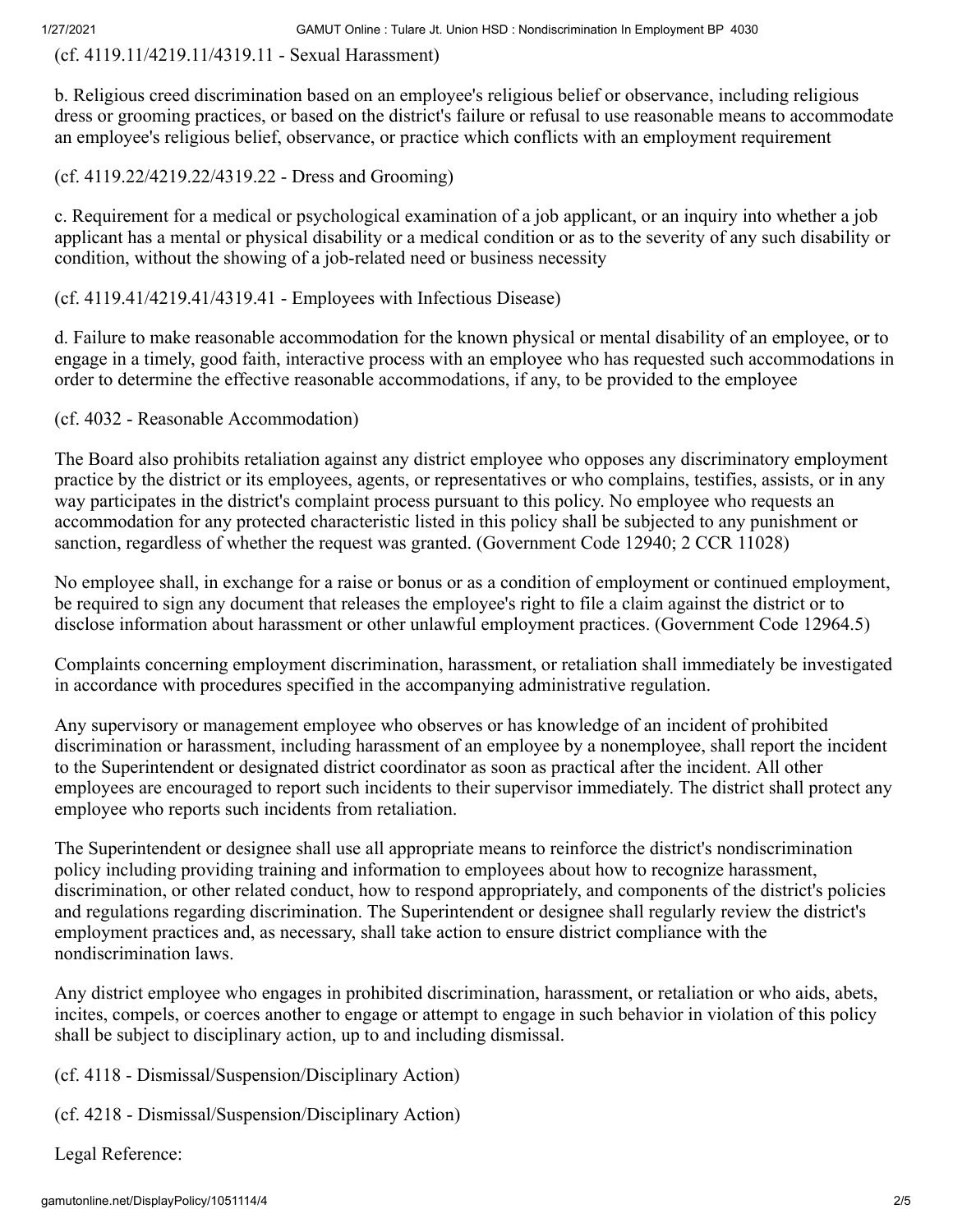EDUCATION CODE

200-262.4 Prohibition of discrimination

CIVIL CODE

51.7 Freedom from violence or intimidation

GOVERNMENT CODE

- 11135 Unlawful discrimination
- 11138 Rules and regulations
- 12900-12996 Fair Employment and Housing Act, especially:
- 12940-12952 Unlawful employment practices
- 12960-12976 Unlawful employment practices; complaints

PENAL CODE

- 422.56 Definitions, hate crimes
- CODE OF REGULATIONS, TITLE 2

11006-11086 Discrimination in employment, especially:

11013 Recordkeeping

- 11019 Terms, conditions and privileges of employment
- 11023 Harassment and discrimination prevention and correction
- 11024 Sexual harassment training and education
- 11027-11028 National origin and ancestry discrimination

CODE OF REGULATIONS, TITLE 5

4900-4965 Nondiscrimination in elementary and secondary education programs

UNITED STATES CODE, TITLE 20

1681-1688 Title IX of the Education Amendments of 1972

UNITED STATES CODE, TITLE 29

621-634 Age Discrimination in Employment Act

794 Section 504 of the Rehabilitation Act of 1973

UNITED STATES CODE, TITLE 42

2000d-2000d-7 Title VI, Civil Rights Act of 1964, as amended

2000e-2000e-17 Title VII, Civil Rights Act of 1964, as amended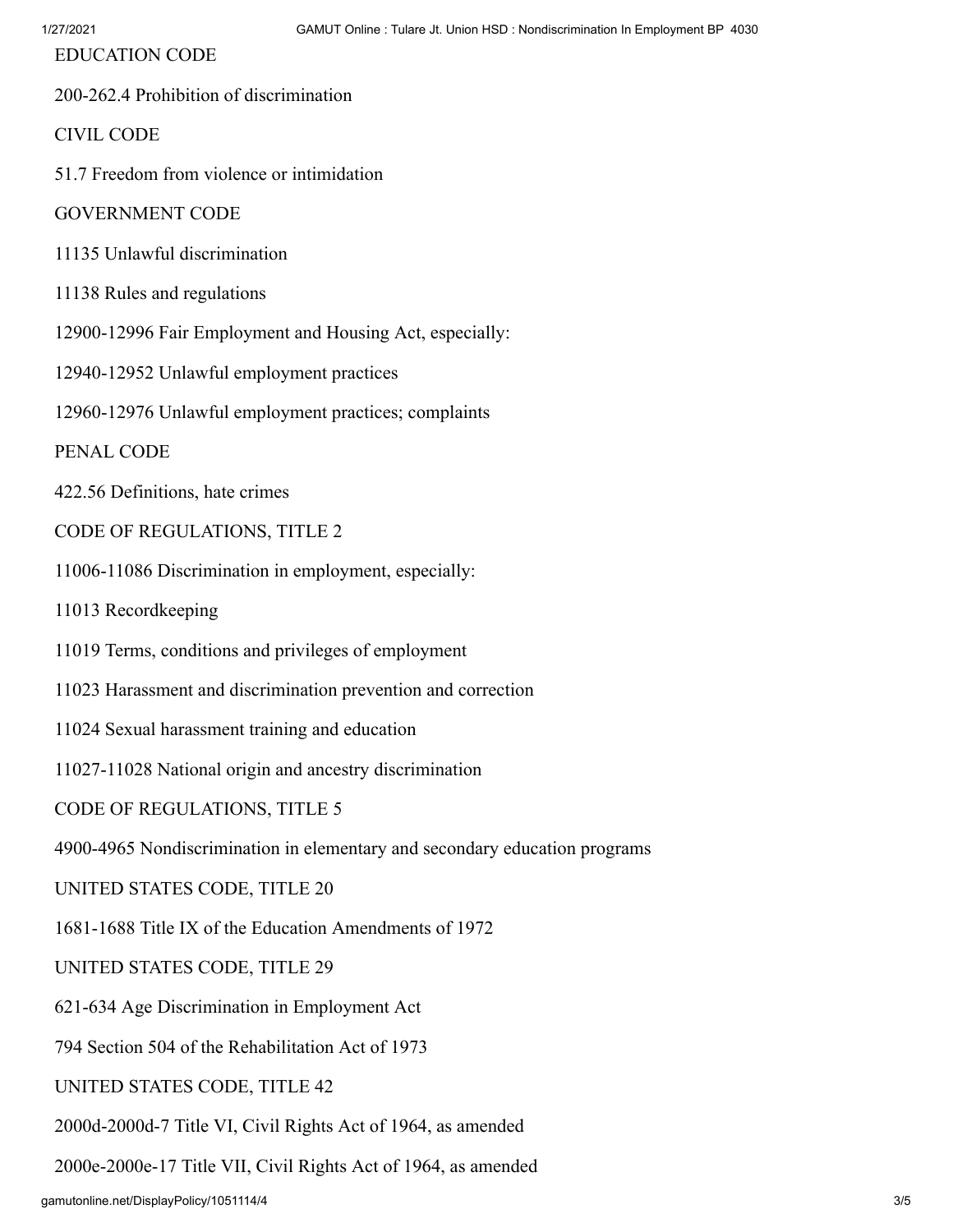2000ff-2000ff-11 Genetic Information Nondiscrimination Act of 2008

2000h-2-2000h-6 Title IX of the Civil Rights Act of 1964

6101-6107 Age discrimination in federally assisted programs

12101-12213 Americans with Disabilities Act

CODE OF FEDERAL REGULATIONS, TITLE 28

35.101-35.190 Americans with Disabilities Act

CODE OF FEDERAL REGULATIONS, TITLE 34

100.6 Compliance information

104.7 Designation of responsible employee for Section 504

104.8 Notice

106.8 Designation of responsible employee and adoption of grievance procedures

106.9 Dissemination of policy

110.1-110.39 Nondiscrimination on the basis of age

COURT DECISIONS

Thompson v. North American Stainless LP, (2011) 131 S.Ct. 863

Shephard v. Loyola Marymount, (2002) 102 Cal.App.4th 837

Management Resources:

CALIFORNIA DEPARTMENT OF FAIR EMPLOYMENT AND HOUSING PUBLICATIONS

California Law Prohibits Workplace Discrimination and Harassment, Transgender Rights in the Workplace

Workplace Harassment Guide for California Employers

Your Rights and Obligations as a Pregnant Employee

U.S. DEPARTMENT OF EDUCATION, OFFICE FOR CIVIL RIGHTS PUBLICATIONS

Notice of Non-Discrimination, August 2010

U.S. EQUAL EMPLOYMENT OPPORTUNITY COMMISSION PUBLICATIONS

EEOC Compliance Manual

Enforcement Guidance: Vicarious Employer Liability for Unlawful Harassment by Supervisors, June1999

WEB SITES

California Department of Fair Employment and Housing: [http://www.dfeh.ca.gov](http://www.dfeh.ca.gov/)

U.S. Department of Education, Office for Civil Rights: <http://www.ed.gov/about/offices/list/ocr>